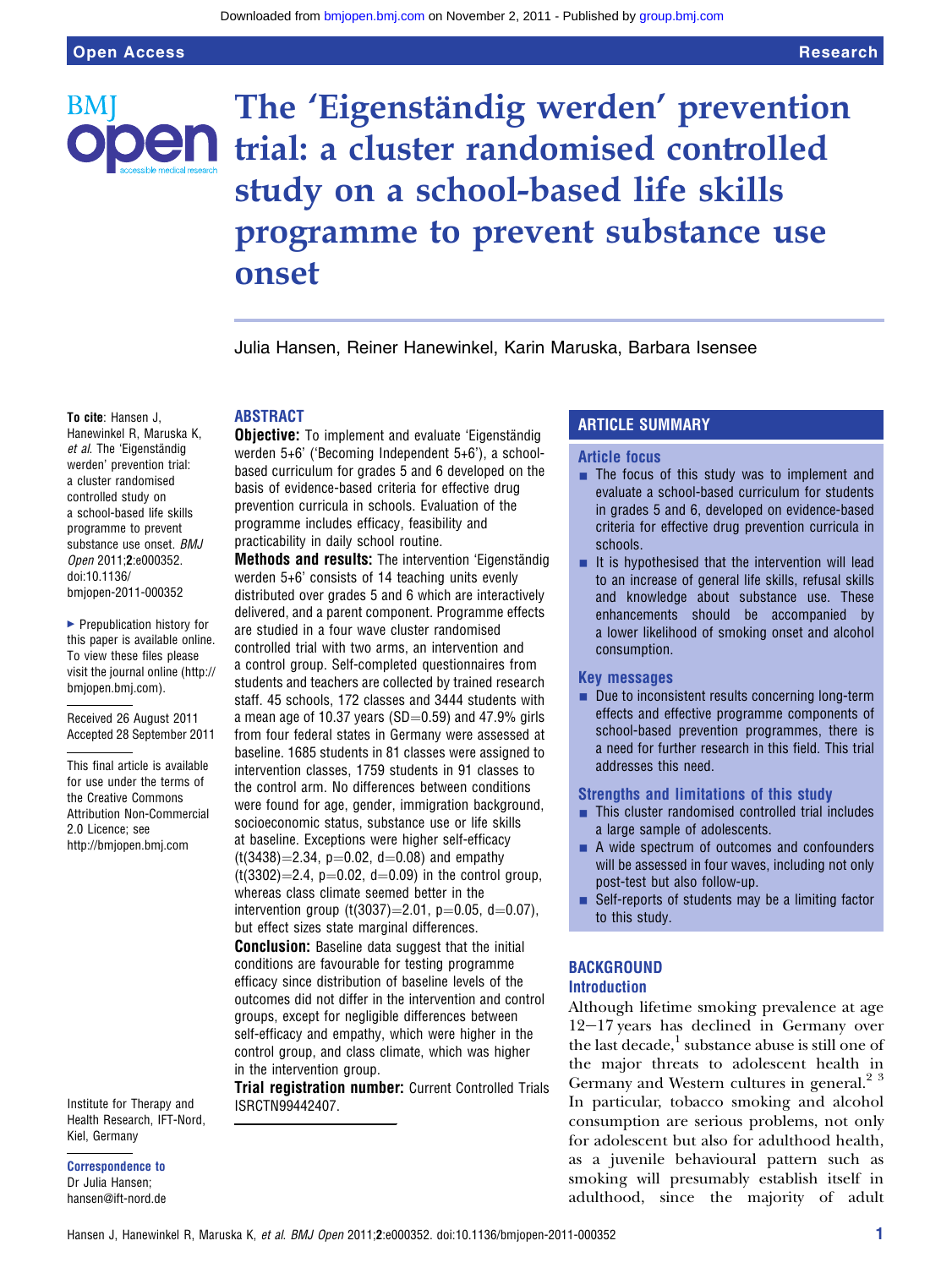smokers report having started at an early age. $4^{-6}$ Adolescents aged  $12-14$  years are a high risk group for onset of alcohol consumption and smoking initiation. Preventing juvenile substance use is therefore important in order to avoid premature mortality and morbidity and to pave the way for a healthy lifestyle.

School-based prevention programmes are considered to be one of the most appropriate and suitable strategies to tackle substance use.<sup>7-9</sup> Informational programmes seem not as effective as those that focus on psychosocial strategies and educate adolescents about social norms and influences.<sup>10</sup> Another promising approach to promoting a healthy lifestyle is the development and improvement of general life skills, $^{11}$  skills for resisting social influence and substance-specific skills in adolescence.<sup>12</sup> General life skills empower adolescents in challenging situations, and help them to master life as competently as possible as well as to deal effectively with the realities of life, and also help to prevent substance use and addiction. Enabling children to acquire knowledge and develop attitudes and life skills which support the adoption of healthy behaviours is an approach strongly recommended by the World Health Organization (WHO).<sup>13</sup> For this reason, some primary prevention programmes are based on the life skills approach, even though the empirical evidence of the efficacy of these programmes is rather weak. $^{14}$ Research on effective programme components as well as on long-term effects have shown inconsistent results<sup>7</sup> <sup>15</sup> <sup>16</sup> and further research is needed.

## Aims and hypotheses

The focus of this study is to implement and evaluate a school-based curriculum for students in grades 5 and 6, developed on the basis of evidence-based criteria for effective drug prevention curricula in schools. The overall aim of this school-based curriculum is the prevention of substance use and addiction by increasing substance specific skills and general life skills of students in grades 5 and 6. To evaluate effects as well as feasibility and practicability of the programme, a four-wave controlled study is being conducted in the daily school routine.

'Eigenständig werden 5+6' ('Becoming independent 5+6') is a universal school-based prevention programme for grades 5 and 6 based on the social influence model and on the life skills approach. It contains substancespecific as well as substance-unspecific elements and takes quality criteria of effective prevention programmes into account. $8^{17-19}$  It is expected that participation in the prevention programme will lead to lower rates of initiation into adolescent smoking and to abstinence from alcohol, or at least a more responsible consumption. The programme is designed to address both the social and psychological factors promoting the onset of tobacco smoking and drinking alcohol by attempting to increase the students' ability to cope with pressures to smoke and to drink and to decrease students' susceptibility to pro-smoking and pro-alcohol social influences. It targets the improvement of

students' refusal skills and their ability to cope with emotions, stress and problems. Overall, dependent variables to be influenced by the prevention programme are use of tobacco and alcohol, smoking-related and alcohol-related knowledge, intentions and attitudes towards substance use, susceptibility to smoking cigarettes and alcohol, and general life skills, social skills and substance-specific refusal skills.

## METHODS AND ANALYSIS Intervention

'Eigenständig werden 5+6' was designed by an interdisciplinary team of psychologists, sports scientists and pedagogues. The prevention programme consists of twelve 45-90-minute units. The units are evenly distributed over grades 5 and 6 and include the following components: life skills (ie, problem solving, critical thinking, effective communication skills, decision-making, interpersonal relationship skills, self-awareness building skills, empathy, coping with stress, and emotions); the student's ability to work in a group; and substance specific skills. To facilitate the accomplishment of the prevention programme, an order of units was predetermined.

In addition, alcohol and smoking are addressed in two workshops lasting  $4-6$  hours. The workshops include several activities about substance use (smoking and alcohol), and will be carried out at the end of grades 5 and 6. Profound knowledge and skills will be conveyed in these workshops by providing different learning stations for students. Students can choose in what order they do the stations but are required to complete all of them. At the end of grade 5, tobacco smoking is the general topic, whereas alcohol consumption will be addressed at the end of grade 6. Table 1 shows an overview of the interventions' contents.

The entire prevention programme is conducted by the teachers in classroom during usual school lessons. Teachers receive a manual which provides specific instructions and background information that is needed to conduct the units; they took part in a two-day training course that was carried out by especially qualified prevention experts. To develop life skills, miscellaneous teaching methods, such as interactive didactics, working in small groups, relaxation exercises, pantomime, identification figures, and active games are used. Units as well as workshops include background information, instructions and working sheets.

Additionally, the programme involves parents by providing three parent-teacher conferences and informational material to keep them informed on their children's subjects. The informational materials include suggestions and rules on how to support their children. For families with an immigration background, all parental information is also available in Turkish and Russian.

#### Study design

To evaluate effects of 'Eigenständig werden 5+6', a fourwave cluster randomised controlled trial with two arms,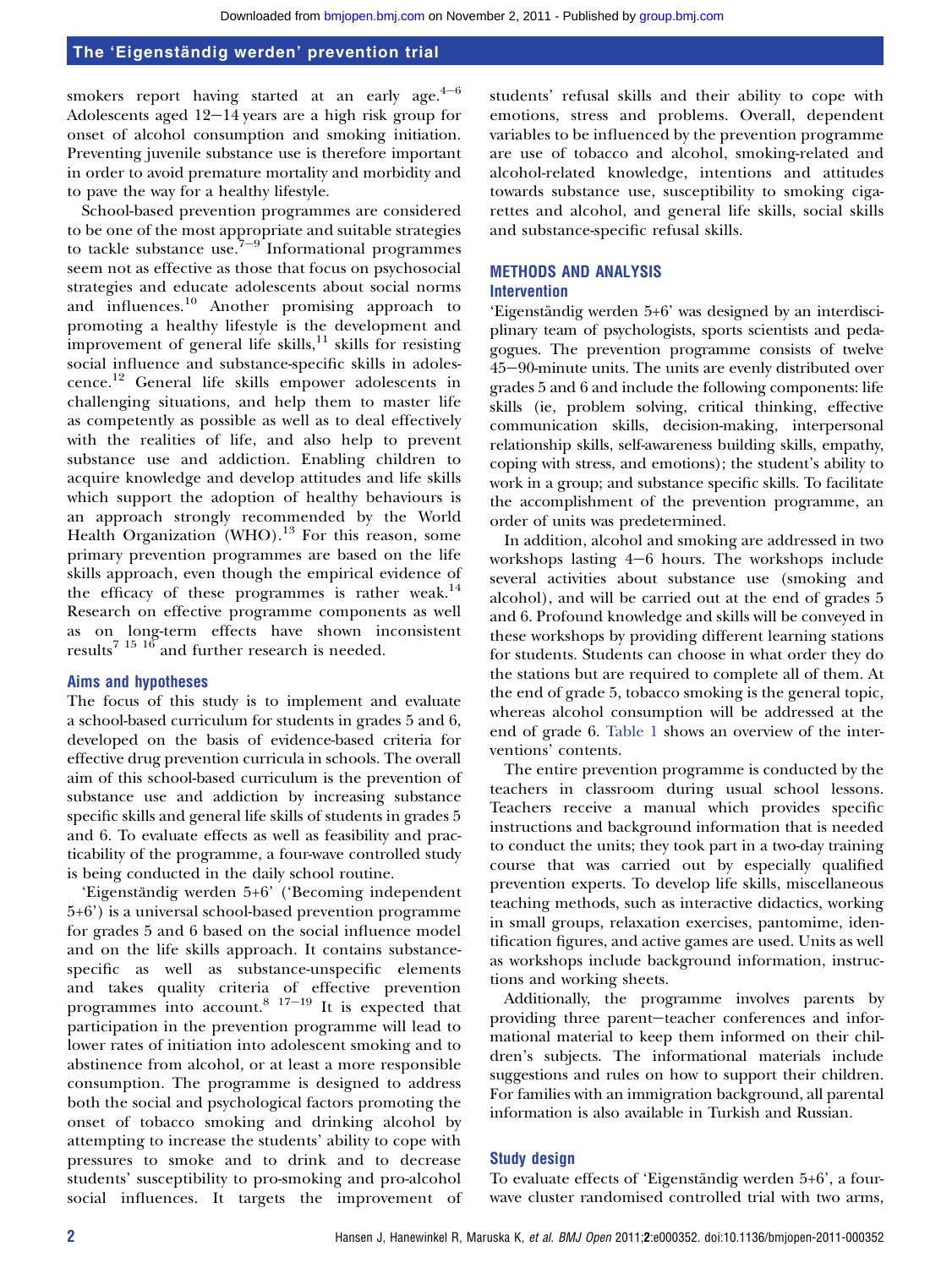| Overview of contents of the intervention<br>Table 1 |                                                                                                                           |                                                                            |
|-----------------------------------------------------|---------------------------------------------------------------------------------------------------------------------------|----------------------------------------------------------------------------|
| <b>Unit</b>                                         | <b>Length/contents</b>                                                                                                    | <b>Parent leaflet (contents)</b>                                           |
|                                                     | Parent-teacher conference 1: Overall introduction to the programme                                                        |                                                                            |
| 5.1 Class community                                 | 45 min: introduction, familiarisation, relationships                                                                      | Introduction to the programme<br>and overview                              |
| 5.2 Class rules                                     | 90 min: development of class rules, incentives<br>and sanctions                                                           | Explanation for the need of<br>rules                                       |
| 5.3 Communication                                   | 90 min: communication skills and self-assertion                                                                           |                                                                            |
| 5.4 Feedback                                        | 90 min: how to provide and get feedback                                                                                   |                                                                            |
| 5.5 Class board                                     | 45 min: introduction of a class board, social learning                                                                    | Introduction of a family board                                             |
| 5.6 How to solve problems                           | 90 min: learning of a useful strategy of solving<br>problems (five-finger-strategy)                                       | Introduction of the five-finger-<br>strategy                               |
| 5.7 Less is                                         | 135 min: developing awareness of addiction, habits,                                                                       | Explanation for the need of                                                |
| more/beloved habits                                 | rituals                                                                                                                   | learning about habits, rituals,<br>and addiction                           |
| Workshop: Smoking cigarettes                        | 4-6 h: nine different tasks with topics concerning<br>smoking                                                             | Information of rules that help<br>to prevent smoking onset                 |
|                                                     | (eg, risks, components, consequences of addiction,<br>self-resistance, peer pressure)                                     |                                                                            |
| be supported?                                       | Parent-teacher conference 2: Topic Smoking: Leading questions: why does the child learn about smoking and how can it      |                                                                            |
| 6.1 Learning together                               | 90 min: learning to cooperate, working in a team                                                                          |                                                                            |
| 6.2 Sentimentally                                   | 90 min: cognition and expression of comfortable<br>and unpleasant                                                         | Explanation for the need of<br>expressing emotions                         |
|                                                     | emotions like fear, anger, sadness, happiness                                                                             |                                                                            |
| 6.3 Strengthening my strengths                      | 90 min: empathy and self-awareness, strengths and<br>weaknesses                                                           | How to support the child in<br>recognising its strengths and<br>weaknesses |
| 6.4 Being different                                 | 45 min: learning to accept being different                                                                                |                                                                            |
| 6.5 Dealing with conflicts                          | 90 min: learning a strategy to deal with conflicts in an<br>adequate and                                                  | How to support the child in<br>dealing with conflicts                      |
| 6.6. Stress and relaxation                          | peaceful manner<br>90 min: realising the importance of relaxation, methods                                                | How to support the child in                                                |
|                                                     | to handle stressful situations                                                                                            | handling stressful situations                                              |
| 6.7 Bullying                                        | 90 min: learning to recognise and realise bullying,<br>strategies to prevent                                              | Realising bullying, support<br>the child if it is bullied                  |
|                                                     | it and to help if it occurs                                                                                               |                                                                            |
| Workshop: Alcohol                                   | 4-6 h: nine different tasks with topics concerning<br>alcohol consumption                                                 | Information about rules and<br>support                                     |
|                                                     | (eg, risks, consequences of addiction, self-resistance,<br>peer pressure)                                                 |                                                                            |
|                                                     | Parent-teacher conference 3: Topic Alcohol: Leading questions: why does the child learn about alcohol consumption and how |                                                                            |
| can it be supported?                                |                                                                                                                           |                                                                            |

an intervention and a control condition, is being conducted. The intervention group taking part in the prevention programme is compared with the nontreated, 'usual curriculum' control group. The actual intervention duration is from the beginning of grade 5 (October/November 2010) until the end of grade 6, spanning a period of two school years. The randomisation occurred at school level to avoid information exchange between the groups in the schools. Data are being collected prior to the start of the intervention (September/October 2010), at the end of grade 5 (June/July 2011), at the end of grade 6 (June/July 2012) and in the middle of grade 7 (December 2012).

## Calculated sample size

The cluster randomised trial involves randomising social units or clusters of individuals rather than individuals themselves. Specific constraints must be considered during planning and analysis.<sup>20</sup> Indeed, the responses of individuals within a cluster tend to be more similar than those of individuals of different clusters. The clustering effect is defined as  $1 + (m-1)$  p, where m is the average<br>number of subjects per cluster and p the intra-class number of subjects per cluster and  $\dot{p}$  the intra-class<br>correlation, coefficient (ICC)<sup>21</sup> Values of ICC for correlation coefficient  $(ICC).^{21}$  Values of ICC for smoking and drinking behaviour were taken from the EU Drug Addiction Prevention Trial,<sup>22</sup> and were estimated with 0.02, which is in line with other estimations. $^{23}$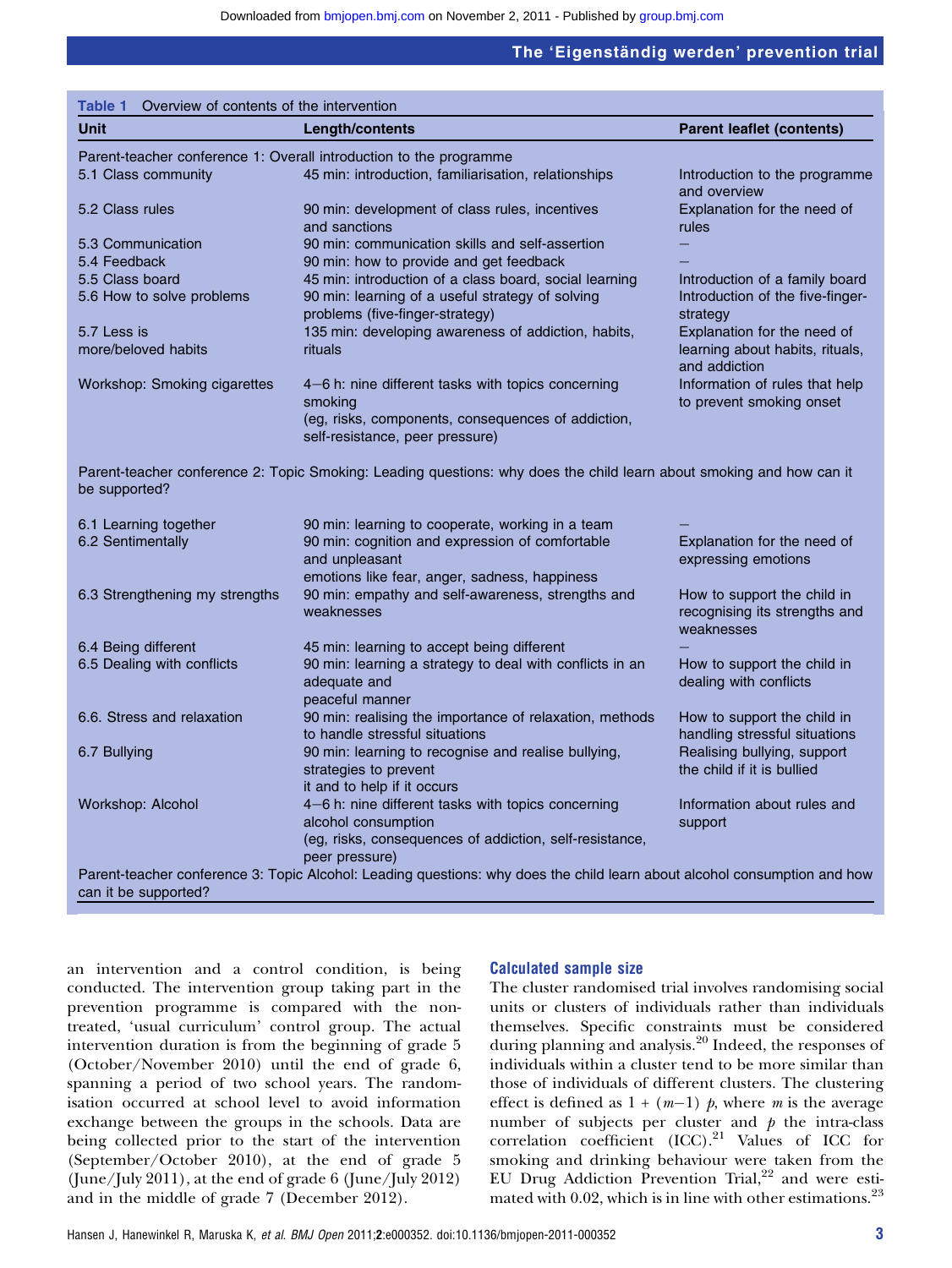Power calculations were run with a sample size calculator for cluster randomised trials.<sup>24</sup> Based on earlier experiences, a drop-out rate of 25% was hypothesised. Using current estimates, the lifetime smoking prevalence at the age of  $12-17$  years (at the time of the follow-up tests, the age of most students will be approximately 13–14 years) was estimated to be  $43\%$ , <sup>25</sup> whereas the lifetime prevalence of alcohol consumption at the age of 11-17 years was estimated to be  $64\%$ .<sup>26</sup>

Applying a significance level of  $\alpha=0.05$ , power=0.80, a 15% prevention effect, and an average number of 20 students per class  $(m)$ , the power calculations resulted in a recommended sample size of 158 classes and 3160 students.

## Sample recruitment

Sample recruitment took place in four German federal states: Schleswig-Holstein, North-Rhine-Westphalia, Hesse and Bremen. In order to achieve a balanced representation of social strata, complete lists of all secondary schools (except schools for students with special needs) of selected regions in Schleswig-Holstein, North-Rhine-Westphalia and Hesse were obtained from the Ministries of Education of each federal state. In Bremen, all secondary schools were included. Invited school types range from *Gymnasium*, which is defined as a school for students who have high academic skills and aim for university-entrance diploma after accomplishment, to Realschule, Hauptschule and Regionalschule that focus on students with lower academic skills compared to Gymnasium. After attending elementary school, Gymnasium requires  $8-9$  years of school, whereas students of Realschule, Hauptschule or Regionalschule need to attend school for  $5-6$  years. Other school types included are Gemeinschaftsschule as well as Gesamtschule, which offer all kinds of degrees and in which students with varying academic skills are taught together.

Invitation letters and information sheets explaining the aims of the study were sent to the head teachers of 450 secondary schools in the study regions. Schools were invited to participate in the trial with all classes in grade 5, and were sent a detailed memorandum of understanding to sign and to obtain head teachers' written commitment to the trial. The importance of the randomised design was emphasised and it was made clear to schools that it would be preferable for them to decline participation rather than to join the study and withdraw commitment at a later point. Schools agreeing to participate registered for the study by indicating general interest and the number of fifth grade classes interested in the study, the names of the class teachers and the number of students per class. In addition, schools could ask for visits of the project staff to receive first hand information on the requirements of the trial.

A total of 323 out of 450 schools invited expressed neither approval nor disapproval, whereas 79 schools with approximately 180 fifth grade classes declined to participate, mostly due to shortage of time because of structural

changes imposed by Ministries of Education. Forty-eight schools (11%) with 191 classes and 4772 students out of 450 schools invited decided to take part in the study. The highest rate of participation was found for Hesse: 28% of all schools invited decided to join the study. There was a lower rate in North-Rhine-Westphalia (15%) and Bremen (14%), as well as Schleswig-Holstein (8%) where only 18 out of 228 schools agreed to participate.

Schools were stratified according to the following criteria: (1) study region, (2) type of school, (3) number of fifth grade classes per school. According to these strata, schools were randomly assigned to the two arms of the study, with a 50% chance of being allocated to either group by using the coin toss method. Of these 48 schools agreeing to participate, 26 schools with 97 classes and 2437 students were allocated to the intervention group, whereas 22 schools with 94 classes and 2335 students were assigned to the control group. After randomisation, three schools in the intervention group withdrew their consent, and four teachers of intervention classes refused to take part. Taking absent students and those with no parental permission into account, baseline data of 23 intervention schools with 81 classes and 1685 students were available.

In the control group, teachers of three classes withdrew consent, 361 students had no parental permission and 131 were absent on the day of data collection. Therefore, baseline data of 22 schools with 91 classes and 1759 students were collected (see figure 1).

Thus, 45 schools and 172 classes took part in the study, and data on a total of 3444 students were assessed at baseline. Overall 592 students were not eligible because of missing parental consent. Considering the recommended sample size, the sample of 172 classes with 3444 students at baseline fits the results of the power analysis (158 classes with 3160 students needed).

#### **Questionnaire**

Data were collected through self-completed anonymous questionnaires by teachers and students at baseline, and prior to the beginning of the intervention; assessment will be by the same method in further waves.

#### Questionnaire (students)

The students' questionnaire was developed and designed, pretested and modified prior to the baseline assessment.

Before starting to develop the questionnaire, a focus group of students ( $N=7$ ) was interviewed to gain insight into the students' environment to detect, for example, typical situations that might be stressful or that cause problems for this age group. This information helped to develop a questionnaire that is appropriate for students in grades 5 and 6. Afterwards, a first version of the questionnaire was pretested in four fifth grade classes  $(N=95)$  and additionally in two classes  $(N=14)$  in schools for children with special needs to eliminate items hard to understand as well as items with poor psychometric quality.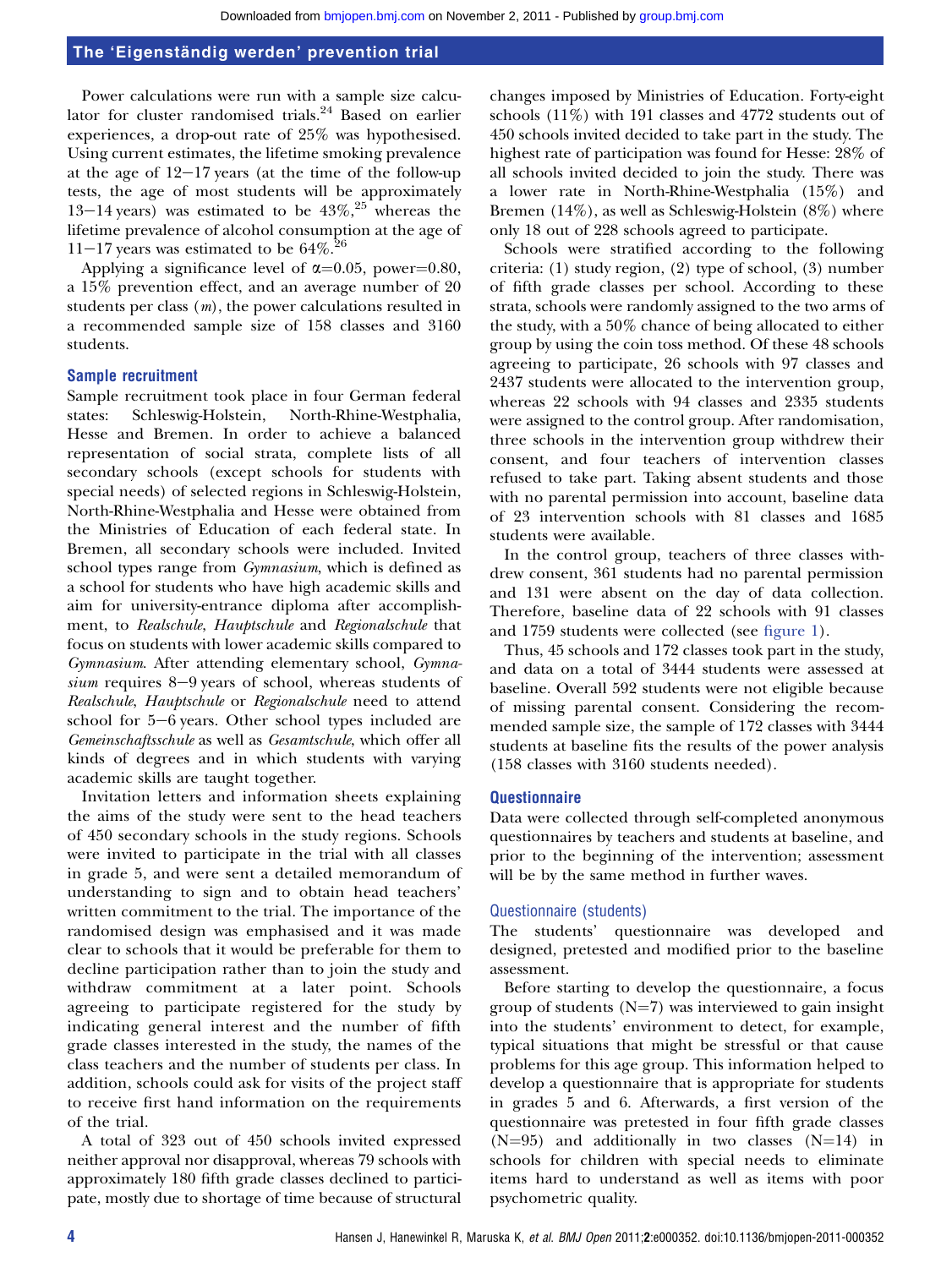

The final questionnaire assesses outcomes such as use of tobacco and alcohol consumption in terms of current behaviour and lifetime prevalence, smoking-related and alcohol-related knowledge, intentions and attitudes towards substance use, susceptibility to smoking cigarettes and alcohol, and general life skills, social skills and substance-specific refusal skills. Questions concerning substance use covered own lifetime smoking prevalence, and likewise for alcohol consumption. Furthermore, frequency of current consumption, episodes of drunkenness and binge drinking were investigated. Knowledge, intentions and attitudes about smoking cigarettes and drinking alcohol, and susceptibility along with smoking and alcohol related behaviour of peers and family were included. Confounders like sociodemographic characteristics, bullying, class climate and leisure time behaviour were also assessed at baseline; stable traits like characteristics of personality and general parenting style will be assessed post-test, due to feasibility (especially length of questionnaire and time needed for completion).

In general, items included in the questionnaire are based on 'standard' questions used in the international literature, in published questionnaires or in our own previous research. Table 2 summarises all variables.

Specific values for the life skills-scales, and for intentions, attitudes and perceived risks at baseline along with representative items and used response scales are shown in table 2. If item-total correlation, difficulty or Cronbach's alpha exceed limiting values, scales are modified for data analysis by excluding items in order to increase psychometric quality. All values shown in table 3 represent final scales. Stress, problem-solving and handling emotions will be interpreted at the single item level in order to ascertain students' strategies to handle situations and to cluster specific types.

#### Questionnaire (teachers)

Teachers were asked to complete a questionnaire to assess class climate. They were required to evaluate the working atmosphere, including students' ability to work together, concentration, motivation and pace of work;

| <b>Table 2</b> Overview of variable constructs<br><b>General life skills</b> | Substance use (smoking and alcohol)                                  | <b>Additional/confounders</b>                  |
|------------------------------------------------------------------------------|----------------------------------------------------------------------|------------------------------------------------|
| Communication <sup>27</sup> <sup>28</sup>                                    | Smoking-related and alcohol-related<br>knowledge                     | Sociodemographic characteristics <sup>29</sup> |
| Self-esteem <sup>30</sup>                                                    | Use of tobacco $3132$                                                | General parenting style <sup>*33</sup>         |
| Self-efficacy <sup>28</sup>                                                  | Use of alcohol $34$                                                  | Personality characteristics*35 36              |
| Self-concept <sup>27</sup>                                                   | Intentions and attitudes and normative<br>expectations <sup>37</sup> | Leisure time behaviour <sup>38</sup>           |
| Empathy <sup>39</sup>                                                        | Susceptibility <sup>40</sup>                                         | Class climate +                                |
| Emotions <sup>41</sup>                                                       | Resistance skills <sup>42</sup>                                      | Bullying <sup>43 44</sup>                      |
| Stress <sup>45</sup>                                                         | Social influence <sup>32 46</sup>                                    |                                                |
| Problem solving <sup>27</sup>                                                | Perceived parental rules and attitudes <sup>47 48</sup>              |                                                |
| *Assessed at first post-test.<br>+On the basis of own previous research.     |                                                                      |                                                |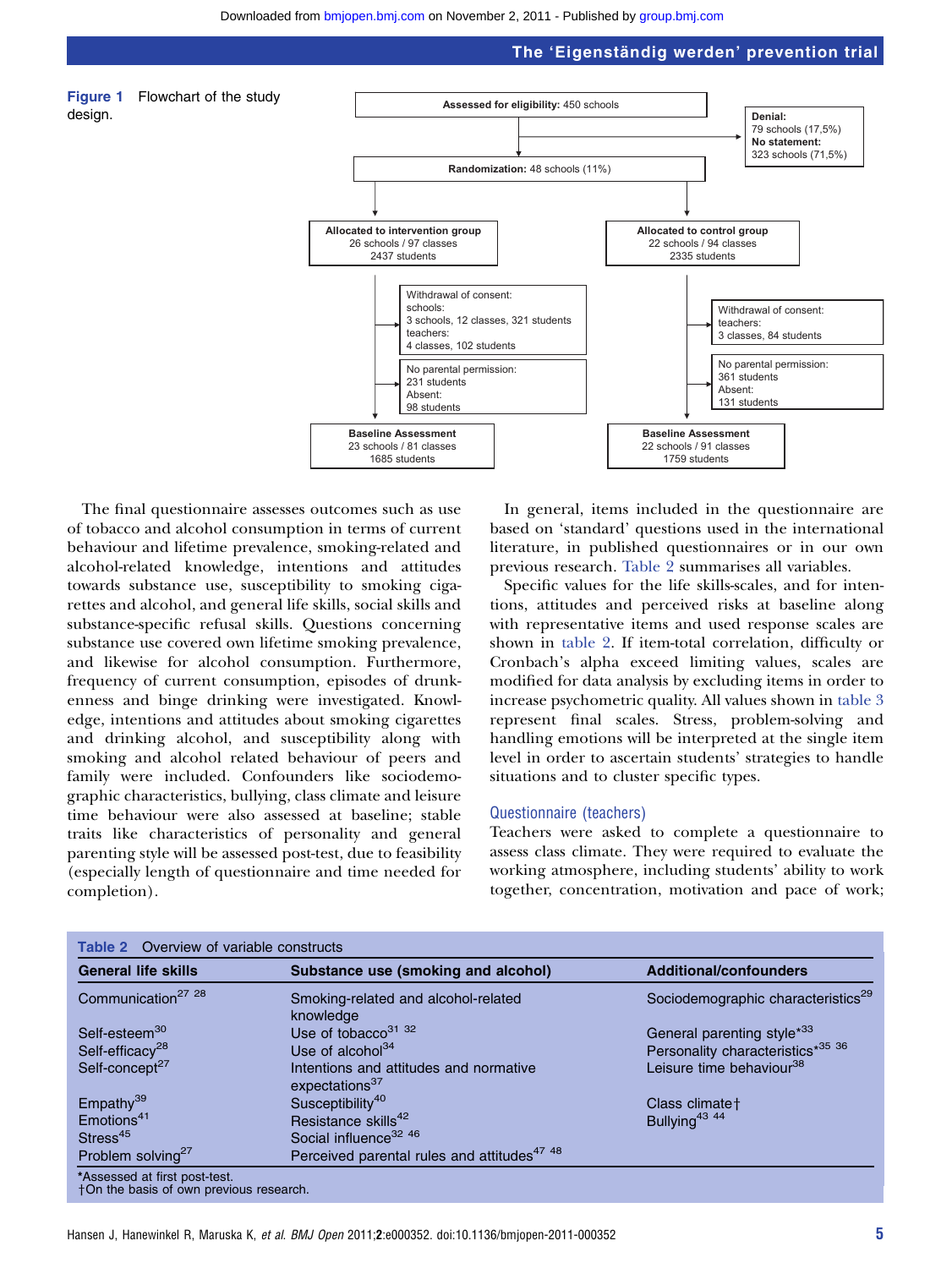|                                                                                                                                                                |                     | <b>Number</b> | Item-total                  | Item difficulty |
|----------------------------------------------------------------------------------------------------------------------------------------------------------------|---------------------|---------------|-----------------------------|-----------------|
| <b>Scales (item exemplification)</b>                                                                                                                           | Cronbach's $\alpha$ | of items      | correlation r <sub>it</sub> | $P_i$ in %      |
| Communication ("If I talk to somebody,<br>I will not interrupt him/her")<br>Response category: 4-point scale<br>(I do not agree-I agree)                       | $\alpha = 0.73$     | 9             | $0.35 - 0.48$               | $57 - 86$       |
| Self-esteem ("I sometimes think that<br>I'm no good")<br>Response category: 4-point scale                                                                      | $\alpha = 0.70$     | 5             | $0.25 - 0.60$               | $60 - 85$       |
| (I do not agree-I agree)<br>Self-efficacy ("Whatever happens,<br>I will handle it")<br>Response category: 4-point scale                                        | $\alpha = 0.61$     | 5             | $0.26 - 0.41$               | $58 - 70$       |
| (I do not agree-I agree)<br>Self-concept ("I'm aware of my strengths")<br>Response category: 4-point scale<br>(I do not agree-I agree)                         | $\alpha = 0.67$     | 8             | $0.27 - 0.42$               | $55 - 82$       |
| Class climate ("We help each other")<br>Response category: 4-point scale<br>(I do not agree-I agree)                                                           | $\alpha = 0.73$     | 9             | $0.35 - 0.48$               | $57 - 86$       |
| Bullying ("How often have you taken<br>part in bullying (kicked, beaten)<br>another student?")<br>Response category: 5-point scale                             | $\alpha$ =0.71      | 3             | $0.51 - 0.57$               | $5 - 13$        |
| (Never-Few times a week)<br>Victimisation ("How often have you<br>been bullied (kicking, beating) by<br>another student?")<br>Response category: 5-point scale | $\alpha$ =0.78      | 3             | $0.57 - 0.67$               | $14 - 22$       |
| (Never-Few times a week)<br>Smoking-related perceived risks<br>("I will be sick")<br>Response category: 4-point scale<br>(Surely not-Surely yes)               | $\alpha = 0.76$     | 6             | $0.43 - 0.58$               | $60 - 78$       |
| Alcohol-related perceived risks<br>("I will be sick")<br>Response category: 4-point scale<br>(Surely not-Surely yes)                                           | $\alpha = 0.79$     | 5             | $0.53 - 0.61$               | $63 - 80$       |

students' ability to solve problems, and the corporate feeling of the class as well as the relationship between students and teachers, by assigning marks from 1 (very good) up to 6 (very poor). Cronbach's alpha of class climate scale was acceptable ( $\alpha$ =0.86, r<sub>it</sub> ≥0.41).

## Process evaluation

Teachers of the intervention group will additionally evaluate the implementation of the intervention programme and feasibility of every unit they will conduct. They were instructed while attending the teacher training and received questionnaires to document the process of implementation of 'Eigenständig werden 5+6'. These questionnaires cover the following information: date and duration of implementation, number of students attending the class, whether each of the core activities was or was not implemented, and a final judgement of the unit. By leaving space for open commentaries, teachers were encouraged to report their opinion on the units and activities as well as anything else on which they want to comment. Furthermore, they were instructed to appraise the units' age-appropriateness and contents, and students' participation in the units.

## Assessment procedure

The assessment was planned by asking schools about their preferred date and time for data collection at the beginning of grade 5. Contemporaneously, teachers collected the parental permission of all students in class. In three regions, passive parental permission was used—that is, parents had to refuse to take part in the study rather than to agree. In one region, an active permission was requested by the respective Ministry—that is, parents had to state that they comply with participation. Teachers registered all names of students with no permission in a list which should be saved in the schools throughout the entire trial. All students with refusal are excluded from all assessments. To permit a linking of individual information on subsequent surveys while assuring anonymity, each questionnaire is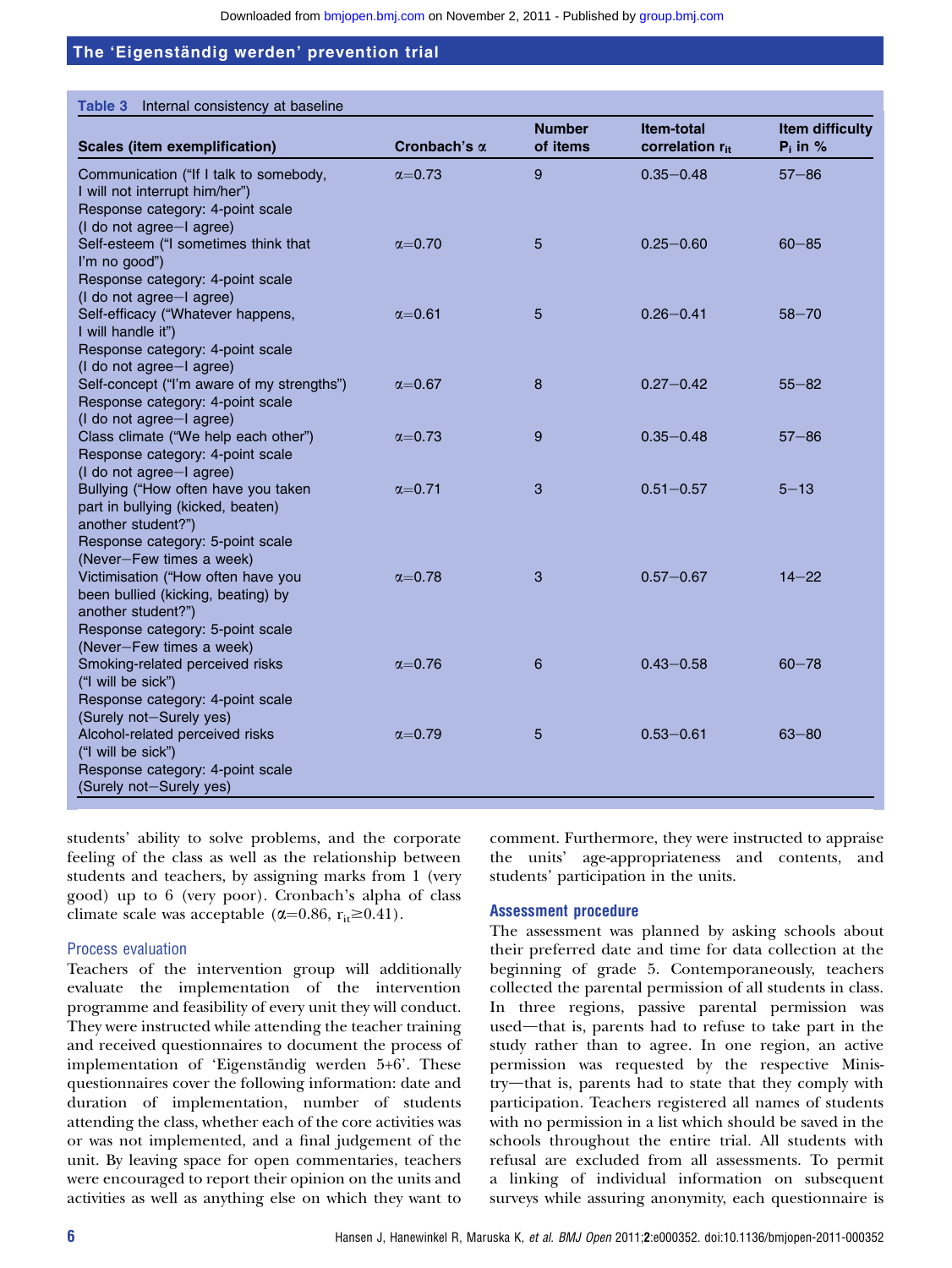labelled with a seven-digit individual code generated by the student. This procedure has been tested and used in several studies and has therefore been inspected and approved by ethics committees, data protection and Ministries of Education repeatedly.<sup>49</sup>

Data assessment was conducted in the classroom and lasted 45 min. Project staff were responsible for the distribution, help in completion and collection of the questionnaire. Teachers were not involved. At the end of the assessment, all questionnaires which were completely filled out were placed in an envelope and sealed in front of the class. Every student was therefore assured that neither teachers nor parents were able to see the completed questionnaire.

A total of 79% (2719) of all students were able to complete the questionnaire in 45 min. Students who were not able to complete the entire questionnaire in 45 min, received a prepaid envelope. While the completed pages were collected by the staff, the students marked their own individual code on the last page, completed the unfilled pages of the questionnaire and anonymously sent it back to the project team; 46% (331) of the students sent the pages back. Taking the questionnaires of absent students as well as the pages sent later into account, a total of 2922 datasets are complete at baseline. A total of 522 datasets contain missing values on at least one page. Absent students were given a questionnaire and instructions in a prepaid envelope. After completion, they sent it back to the project team. A total of 180 questionnaires were left in schools for absent students. Ninety-five of these questionnaires (53%) were sent back completely filled out.

### Baseline characteristics

A total number of 45 schools, 172 classes and 3444 students, with a mean age of  $10.37$  years (SD=0.59) and 47.9% girls from four federal states in Germany were assessed at baseline. Baseline data suggest that the initial conditions are favourable for testing programme efficacy, since distribution of baseline levels of the outcomes does not differ in the intervention and control groups. Exceptions are higher self-efficacy  $(t_{(3438)}=2.34, p=0.02,$ d=0.08) and empathy  $(t_{(3302)}=2.4, p=0.01, d=0.09)$ reported for control students, whereas class climate, rated by students, seems better in the intervention group  $(t_{(3037)}=2.01, p=0.05, d=0.07)$ , but effect sizes state marginal differences. A different distribution between the intervention and the control arm at baseline assessment was also found for school type, with a higher proportion of students of Gymnasiums in the control group  $(\chi^2_{(1)}=17.7, p=0.001)$ . No differences between the intervention and control group were found for age, gender, immigration background or socioeconomic status. Likewise, no significant differences between the intervention and control group were found for the teacher's evaluation of class climate.

Table 4 shows the characteristics of the baseline survey for the intervention and control group and also test statistics of differences between the groups. Since

responses of students within their classes tend to be more similar than those of students of other classes, the ICCs for substance use are shown as well.

#### Statistical analysis

To test efficacy of the programme and to give consideration to cluster effects—that is, higher similarity of responses within a cluster than between different clusters, multilevel modelling will be carried out. Therefore, fourlevel models including levels of school, classes, individuals and waves, with random intercepts for school, classes and individuals will be conducted. Condition and covariates will be considered as fixed effects.

In order to test effective programme components, mediation analysis will be performed.

In a first step, it can be analysed whether the lessons of the prevention programme have affected what they were intended to affect: Students of the intervention group should have higher substance-specific competencies and also higher substance-unspecific skills. In a second step, it can be analysed whether a given change in substance use  $(=$ dependent variable) in the intervention group is mediated by: (1) the substance-specific skills, (2) the substance-unspecific skills, (3) both, or (4) neither.

Attrition analyses will be conducted to compare students who remain in the intervention group with the students lost to follow-up, and test for differences between conditions.

#### ETHICS AND DISSEMINATION

Prior to the evaluation, the trial was approved and registered by the ethics committee of the Medical Faculty of the University of Kiel (AZ D 419/10) and approved by the Ministries of Education. Parents were fully informed about the trial and its aim. Depending on the federal state, parental consent had to be given in the form of either an active agreement or a passive agreement. Students with no parental consent are excluded from all assessments. Anonymity is assured by using a seven-digit individual code that is generated by each student. The assessments are optional and each student can decline to complete the questionnaire, without explanation.

#### **CONCLUSION**

The aim of the 'Eigenständig werden  $5+6$ ' trial is to evaluate the efficacy of a school-based prevention programme for substance use. It involves more than 3000 students from four federal states of Germany.

During the recruitment of the study population, only 28% of all invited schools reported whether they wanted to join the study or not. More than 70% of schools gave no feedback at all. The most likely explanation for this low feedback rate is that schools are busy with class organization prior to the beginning of the school year. Beyond that, structural changes imposed by the Ministries of Education at time of recruitment come to the fore in terms of combining schools and restructuring school types which complicated the situations for schools. Nevertheless, the calculated sample size was accomplished.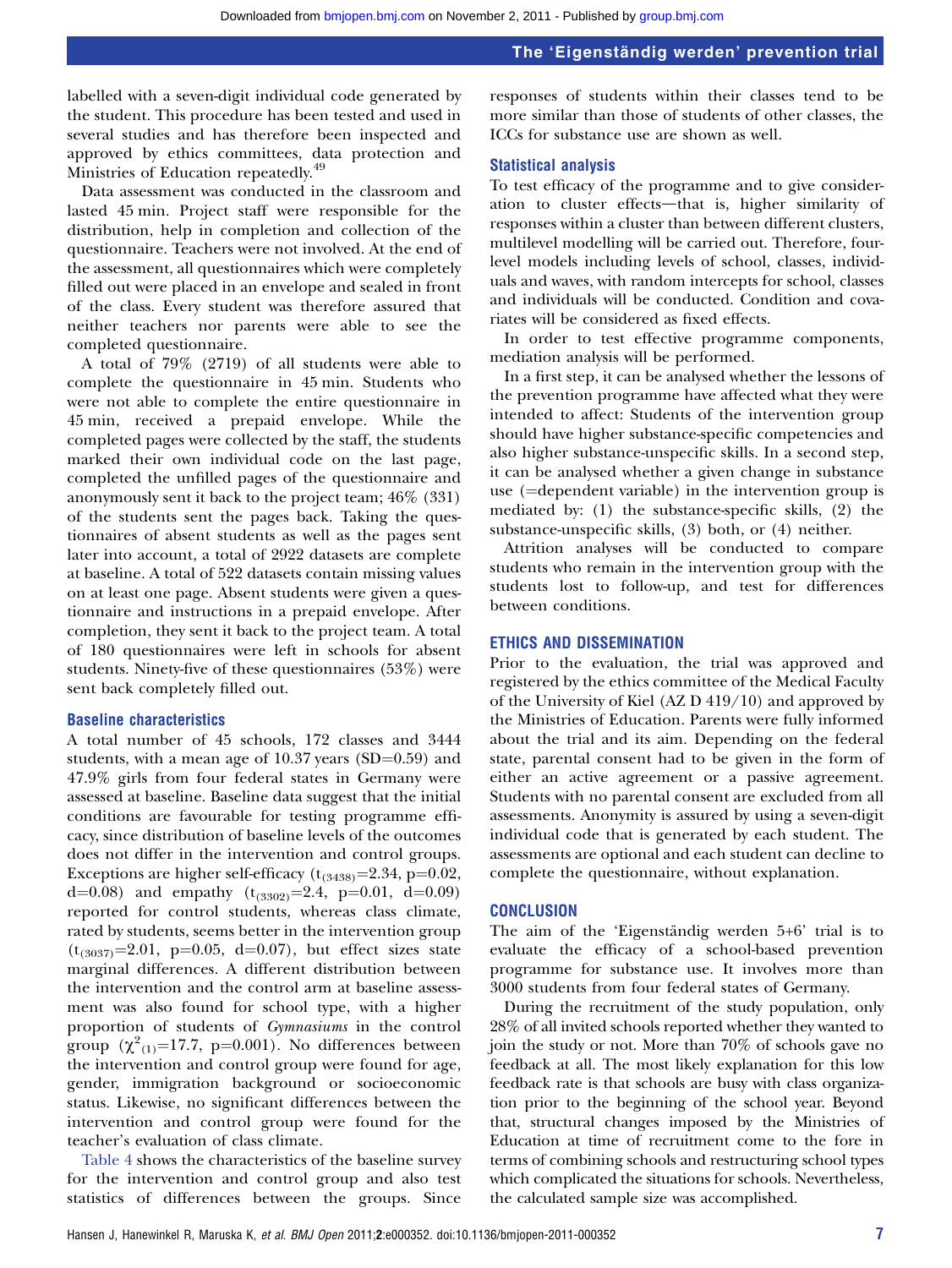|                                                                                                                                                                     | Group                       |      |                        |      |                               |
|---------------------------------------------------------------------------------------------------------------------------------------------------------------------|-----------------------------|------|------------------------|------|-------------------------------|
|                                                                                                                                                                     | Intervention ( $n = 1685$ ) |      | Control ( $n = 1759$ ) |      |                               |
| <b>Baseline characteristics</b>                                                                                                                                     | N/M (SD)                    | %    | N/M (SD)               | %    | <b>Difference</b>             |
| Gender                                                                                                                                                              |                             |      |                        |      |                               |
| <b>Boys</b>                                                                                                                                                         | 866                         | 51.5 | 926                    | 52.7 | $\chi^2_{(1)} = 0.5$ , p=0.48 |
| <b>Girls</b>                                                                                                                                                        | 816                         | 48.5 | 831                    | 47.3 |                               |
| Age                                                                                                                                                                 | 10.38 (0.60)                |      | 10.35 (0.58)           |      | $t_{(3433)} = 1.27$ , p=0.21  |
| School type                                                                                                                                                         |                             |      |                        |      |                               |
| Gymnasium                                                                                                                                                           | 620                         | 36.8 | 771                    | 43.7 | $\chi^2_{(1)}$ =17.7, p=0.001 |
| <b>Others</b>                                                                                                                                                       | 1065                        | 63.2 | 988                    | 56.3 |                               |
| Yes                                                                                                                                                                 | 372                         | 22.3 | 409                    | 23.3 |                               |
| Immigration background                                                                                                                                              |                             |      |                        |      |                               |
| <b>No</b>                                                                                                                                                           | 1291                        | 77.7 | 1343                   | 76.7 | $\chi^2(1)$ =0.46, p=0.50     |
| Socioeconomic status*                                                                                                                                               | 4.44(1.10)                  |      | 4.44 (1.08)            |      | $t_{(3439)} = 0.01$ , p=0.99  |
| Lifetime smoking                                                                                                                                                    |                             |      |                        |      |                               |
| <b>None</b>                                                                                                                                                         | 1575                        | 94.4 | 1629                   | 93.6 |                               |
| Only a few puffs                                                                                                                                                    | 51                          | 3.1  | 63                     | 3.6  | $\chi^2_{(4)} = 2.6$ , p=0.63 |
| $1-19$ cigarettes                                                                                                                                                   | 37                          | 2.2  | 40                     | 2.3  | $ICCCI=0.02$                  |
| 20-100 cigarettes                                                                                                                                                   | 5                           | 0.30 | 5                      | 0.29 | $ICCSch=0.03$                 |
| $>100$ cigarettes                                                                                                                                                   | 1                           | 0.06 | $\overline{4}$         | 0.23 |                               |
| <b>Current smoking</b>                                                                                                                                              |                             |      |                        |      |                               |
| <b>No</b>                                                                                                                                                           | 1657                        | 98.8 | 1724                   | 98.6 | $\chi^2_{(1)} = 0.2$ , p=0.65 |
| Yes                                                                                                                                                                 | 21                          | 1.2  | 25                     | 1.4  | $ICCCI=0.01$                  |
| Lifetime alcohol consumption                                                                                                                                        |                             |      |                        |      | $ICCSch=0.01$                 |
| <b>No</b>                                                                                                                                                           | 1089                        | 65.4 | 1107                   | 63.7 | $\chi^2_{(1)} = 1.1$ , p=0.30 |
| Yes                                                                                                                                                                 | 576                         | 34.6 | 631                    | 36.3 | $ICCCI=0.05$                  |
|                                                                                                                                                                     |                             |      |                        |      | $ICCSch=0.02$                 |
| Lifetime alcohol consumption without parents' knowledge                                                                                                             |                             |      |                        |      |                               |
| <b>No</b>                                                                                                                                                           | 1603                        | 96.0 | 1673                   | 96.1 | $\chi^2_{(1)} = 0.1$ , p=0.81 |
| Yes                                                                                                                                                                 | 67                          | 4.0  | 67                     | 3.9  | $ICCCl=0.09$                  |
|                                                                                                                                                                     |                             |      |                        |      | $ICCSch=0.02$                 |
| Current alcohol consumption ('in the last 30 days')                                                                                                                 |                             |      |                        |      |                               |
| <b>Never</b>                                                                                                                                                        | 1572                        | 94.1 | 1642                   | 94.4 | $\chi^2_{(2)} = 1.6$ , p=0.44 |
| On $1-2$ days a month                                                                                                                                               | 85                          | 5.1  | 77                     | 4.4  | $ICCCl=0.01$                  |
| $\geq$ 3 days a month<br>*Socioeconomic status was measured by Eamily Affluence Scale <sup>29,</sup> sum of two items (range 0-3, a bigher mean represents a bigher | 14                          | 0.8  | 20                     | 1.2  | $ICCSch=0.004$                |

\*Socioeconomic status was measured by Family Affluence Scale<sup>29</sup>; sum of two items (range 0-3, a higher mean represents a higher socioeconomic status). Cl, classes; Sch, school.

After randomisation, three classes from the control group and 16 classes from the intervention group withdrew the consent to participate. Since all of these classes did so after the randomisation, it is assumed that schools and teachers probably underestimated the effort and commitment for participating in the study. Unfortunately, two schools in the intervention group that dropped out were Gymnasiums. A potential difficulty is that the higher proportion of students who attend schools with higher academic requirements in the control group might bias outcome effects. However, the distribution represents a conservative bias due to assumptions that socioeconomic status as well as a higher education level mediate substance use. Initial conditions seem therefore to be favourable since no baseline differences between conditions were reported, except for school type and a marginal difference between self-efficacy, empathy and class climate.

The use of self-completed questionnaires could be a limitation to this study. Indeed, the risk of over- or under-reporting from students or the tendency to project favourable images of oneself (social desirability) are major problems in studies using self-reports. Due to randomisation, these potential limiting factors should be evenly distributed over both conditions. Nonetheless, use of self-report is an inevitable procedure when including a large number of participants. Furthermore, general setups in this study, such as anonymisation of information,  $50$ and non-involvement of teachers and parents during data assessment, might reduce limitation factors.

It is hypothesised that the intervention will lead to an increase of general life skills, refusal skills, and knowledge about substance use. These enhancements should be accompanied by a lower likelihood of smoking onset and alcohol consumption. During the evaluation process, aspects of acceptance, feasibility and practicability of the programme, as well as fidelity of the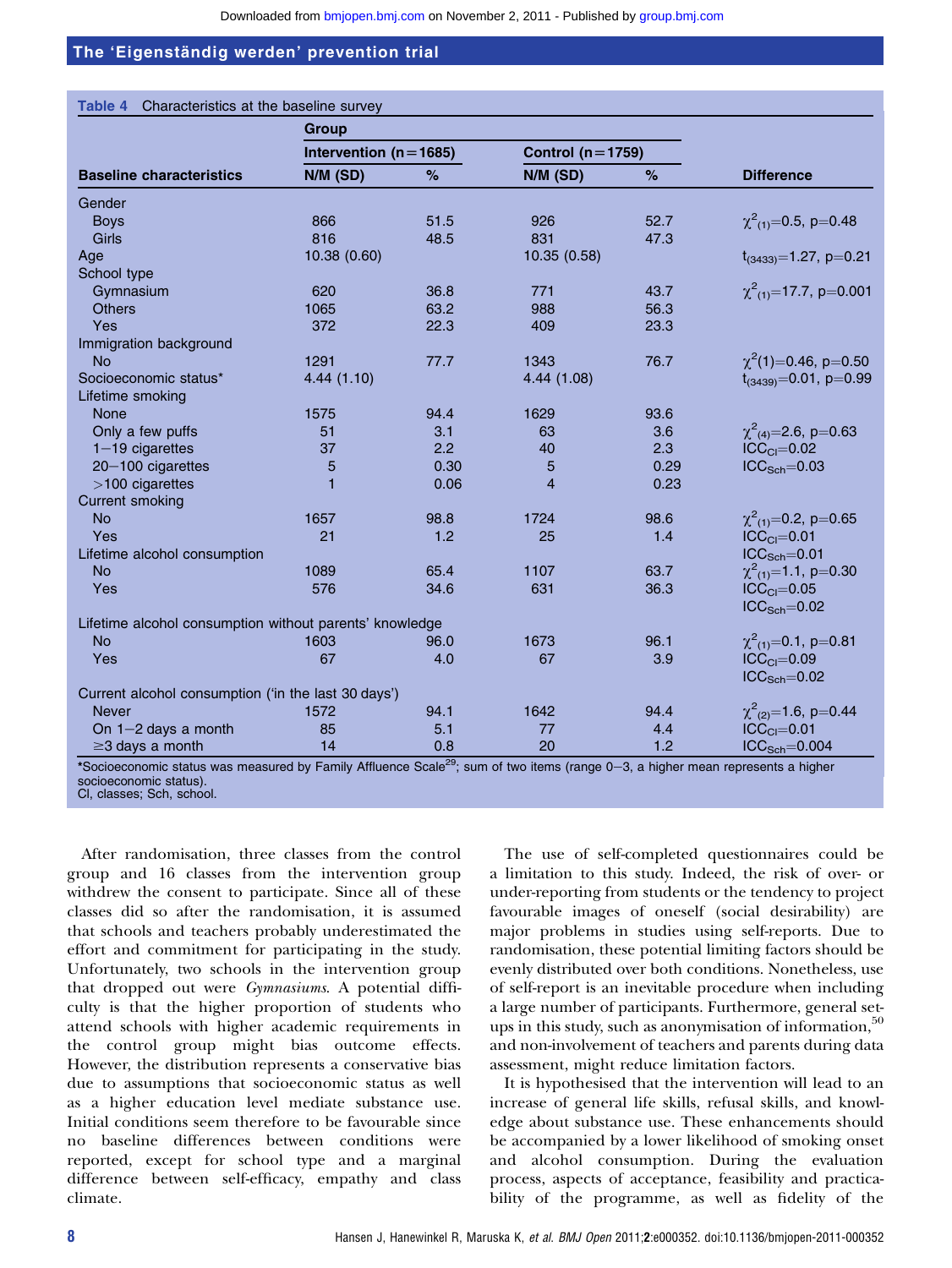implementation will be considered. Teachers' feedbacks can be used for improving materials if necessary. Should we be able to confirm the hypotheses, an effective programme can be implemented in several schools in order to prevent adolescent substance use.

Acknowledgements We would like to thank our partners: Institut für Qualitätsentwicklung an Schulen Schleswig-Holstein, Landesinstitut für Schule Bremen, Krisenhilfe Bochum, Fachstelle für Suchtprävention im Wetteraukreis, Fachstelle für Suchtprävention des Zweckverbandes der Diakonie Bad Hersfeld, Diakonie Herford, Koordinationsstelle Schulische Suchtvorbeugung, Fachstelle für Suchtvorbeugung Dortmund, Hessische Landesstelle für Suchtfragen, Ginko Stiftung für Prävention, and all schools that participated in the study.

Funding This work was supported by German Cancer Aid, grant number 108374.

#### Competing interests None.

Ethics approval Ethics approval was provided by the Ethics Committee of the Medical Faculty of the University of Kiel.

Contributors JH drafted the manuscript, participated in acquisition of data, and performed statistical analysis and interpretation of data. RH contributed to study concept and design, study supervision and critical revision of the manuscript for important intellectual content. KM developed and pretested the questionnaire, participated in acquisition of data and statistical analysis, and critically revised the manuscript. BI contributed to study concept and design, study supervision and critical revision of the manuscript for important intellectual content, and participated in drafting the manuscript, acquisition of data and its analysis and interpretation. All authors read and approved the final manuscript.

Provenance and peer review Not commissioned; externally peer reviewed.

Data sharing statement No additional data available.

#### **REFERENCES**

- 1. Bundeszentrale für gesundheitliche Aufklärung. Der Tabakkonsum Jugendlicher und junger Erwachsener in Deutschland 2010. Ergebnisse einer aktuellen Repräsentativbefragung und Trends. Köln: Bundeszentrale für gesundheitliche Aufklärung, 2011.
- 2. Eaton DK, Kann L, Kinchen S, et al. Youth risk behavior surveillance-United States, 2005. MMWR Surveill Summ  $2006;55:1-108.$
- 3. Warren CW, Jones NR, Eriksen MP, et al. Patterns of global tobacco use in young people and implications for future chronic disease burden in adults. Lancet 2006;367:749-53.
- 4. Chassin L, Presson CC, Sherman SJ, et al. The natural history of cigarette smoking: predicting young-adult smoking outcomes from adolescent smoking patterns. Health Psychol 1990;9:701-
- 5. Gilman SE, Rende R, Boergers J, et al. Parental smoking and adolescent smoking initiation: an intergenerational perspective on tobacco control. Pediatrics 2009;123:e274-81.
- 6. MacKinnon DP, Taborga MP, Morgan-Lopez AA. Mediation designs for tobacco prevention research. Drug Alcohol Depend 2002;68  $(Sumb 1):S69-83.$
- 7. Faggiano F, Vigna-Taglianti FD, Versino E, et al. School-based prevention for illicit drugs' use. Prev Med 2008;46:385-96.
- 8. Gottfredson DC, Wilson DB. Characteristics of effective school-based substance abuse prevention: a systematic review. Prev Sci 2003:4:27-38.
- 9. Flay BR. Approaches to substance use prevention utilizing school curriculum plus social environment change. Addict Behav 2000;25:861-85.
- 10. Flay BR. School-based smoking prevention programs with the promise of long-term effects. Tob Induc Dis 2009;5:6.
- 11. Foxcroft DR, Tsertsvadze A. Universal school-based prevention programs for alcohol misuse in young people. Cochrane Database Syst Rev 2011;11(5):CD009113.
- 12. Flay BR. The promise of long-term effectiveness of school-based smoking prevention programs: a critical review of reviews. Tob Induc Dis 2009;5:7.
- 13. World Health Organisation (WHO). Life Skills Education in Schools, Parts 1 and 2. Geneva: WHO, Division of Mental Health, 1994.
- 14. Gorman DM. The "science" of drug and alcohol prevention: the case of the randomized trial of the Life Skills Training program. Int J Drug Policy 2002;13:21-6.
- 15. Peterson AV Jr, Kealey KA, Mann SL, et al. Hutchinson Smoking Prevention Project: long-term randomized trial in school-based tobacco use prevention-results on smoking. J Natl Cancer Inst 2000:92:1979-91.
- 16. Wiehe SE, Garrison MM, Christakis DA, et al. A systematic review of school-based smoking prevention trials with long-term follow-up. J Adolesc Health 2005:36:162-9.
- 17. Cuijpers P. Effective ingredients of school-based drug prevention programs. A systematic review. Addict Behav 2002;27:1009-23.
- 18. Cuijpers P. Three decades of drug prevention research. Drug Educ Prev Pol 2003;10:7-20.
- 19. Hansen WB, Dusenbury L, Bishop D, et al. Substance abuse prevention program content: systematizing the classification of what programs target for change. Health Educ Res 2007;  $22:351 - 60$
- 20. Campbell MJ, Donner A, Klar N. Developments in cluster randomized trials and Statistics in Medicine. Stat Med 2007;26:2-19.
- 21. Murray DM, Varnell SP, Blitstein JL. Design and analysis of grouprandomized trials: a review of recent methodological developments. Am J Public Health 2004;94:423-32.
- 22. Faggiano F, Richardson C, Bohrn K, et al. A cluster randomized controlled trial of school-based prevention of tobacco, alcohol and drug use: the EU-Dap design and study population. Prev Med 2007;44:170-3.
- 23. Murray DM, Hannan PJ. Planning for the appropriate analysis in school-based drug-use prevention studies. J Consult Clin Psychol 1990:58:458-68.
- 24. Campbell MK, Thomson S, Ramsay CR, et al. Sample size calculator for cluster randomized trials. Comput Biol Med 2004;34:113-25.
- 25. Bundeszentrale für gesundheitliche Aufklärung. Förderung des Nichtrauchens bei Jugendlichen 2007. Eine Repräsentativbefragung der Bundeszentrale für gesundheitliche Aufklärung. Köln: BZgA, 2007.
- 26. Lampert T, Thamm M. Tabak-, Alkohol- und Drogenkonsum von Jugendlichen in Deutschland. Ergebnisse des Kinder und Jugendgesundheitssurveys (KiGGS) (In German). Bundesgesundheitsblatt Gesundheitsforschung Gesundheitsschutz 2007;50:600-8.
- 27. Bühler A, Schröder E, Silbereisen RK. The role of life skills promotion in substance abuse prevention: a mediation analysis. Health Educ Res 2008;23:621-32.
- 28. Jerusalem M, Drössler S, Kleine D, et al. Skalen zur Erfassung von Lehrer- und Schülermerkmalen. Förderung von Selbstwirksamkeit und Selbstbestimmung im Unterricht. Berlin: Humboldt-Universität zu Berlin Lehrstuhl für Pädagogische Psychologie und Gesundheitspsychologie, 2009.
- 29. Currie C, Molcho M, Boyce W, et al. Researching health inequalities in adolescents: the development of the Health Behaviour in School-Aged Children (HBSC) family affluence scale. Soc Sci Med 2008;66:1429-36.
- 30. Collani von G, Herzberg PY. Eine revidierte Fassung der deutschsprachigen Skala zum Selbstwertgefühl von Rosenberg (In German). Zeitschrift für Differentielle und Diagnostische Psychologie  $2003;24:3 - 7$ .
- 31. World Health Organisation. Guidelines for Controlling and Monitoring the Tobacco Epidemic. Geneva: World Health Organisation, 1998.
- 32. Biglan A, Severson H, Ary D, et al. Do smoking prevention programs really work? Attrition and the internal and external validity of an evaluation of a refusal skills training program. J Behav Med 1987:10:159-71.
- 33. Jackson C, Henriksen L, Foshee VA. The Authoritative Parenting Index: predicting health risk behaviors among children and adolescents. Health Educ Behav 1998;25:319-37.
- 34. Kraus L, Pabst A, Steiner S. Europäische Schülerstudie zu Alkohol und anderen Drogen 2007 (ESPAD). Befragung von Schülerinnen und Schülern der 9. und 10. Klasse in Bayern, Berlin, Brandenburg, Hessen, Mecklenburg-Vorpommern, Saarland und Thüringen. München: IFT München, 2008.
- 35. Stephenson MT, Hoyle RH, Palmgreen P, et al. Brief measures of sensation seeking for screening and large-scale surveys. Drug Alcohol Depend 2003;72:279-86.
- 36. Burt RD, Dinh KT, Peterson AV Jr, et al. Predicting adolescent smoking: a prospective study of personality variables. Prev Med 2000;30:115-25.
- 37. Schneider S, Janßen M, Röhrig S, et al. "Warum nicht?" -Inhaltsanalyse der Motivangaben zum Rauchverzicht von über 700 Schülern: SToP-Studie 2008 (In German). Deut Med Wochenschr 2009;134:1573-7.
- 38. Prochaska JJ, Sallis JF, Long B. A physical activity screening measure for use with adolescents in primary care. Arch Pediatr Adolesc Med 2001;155:554-9.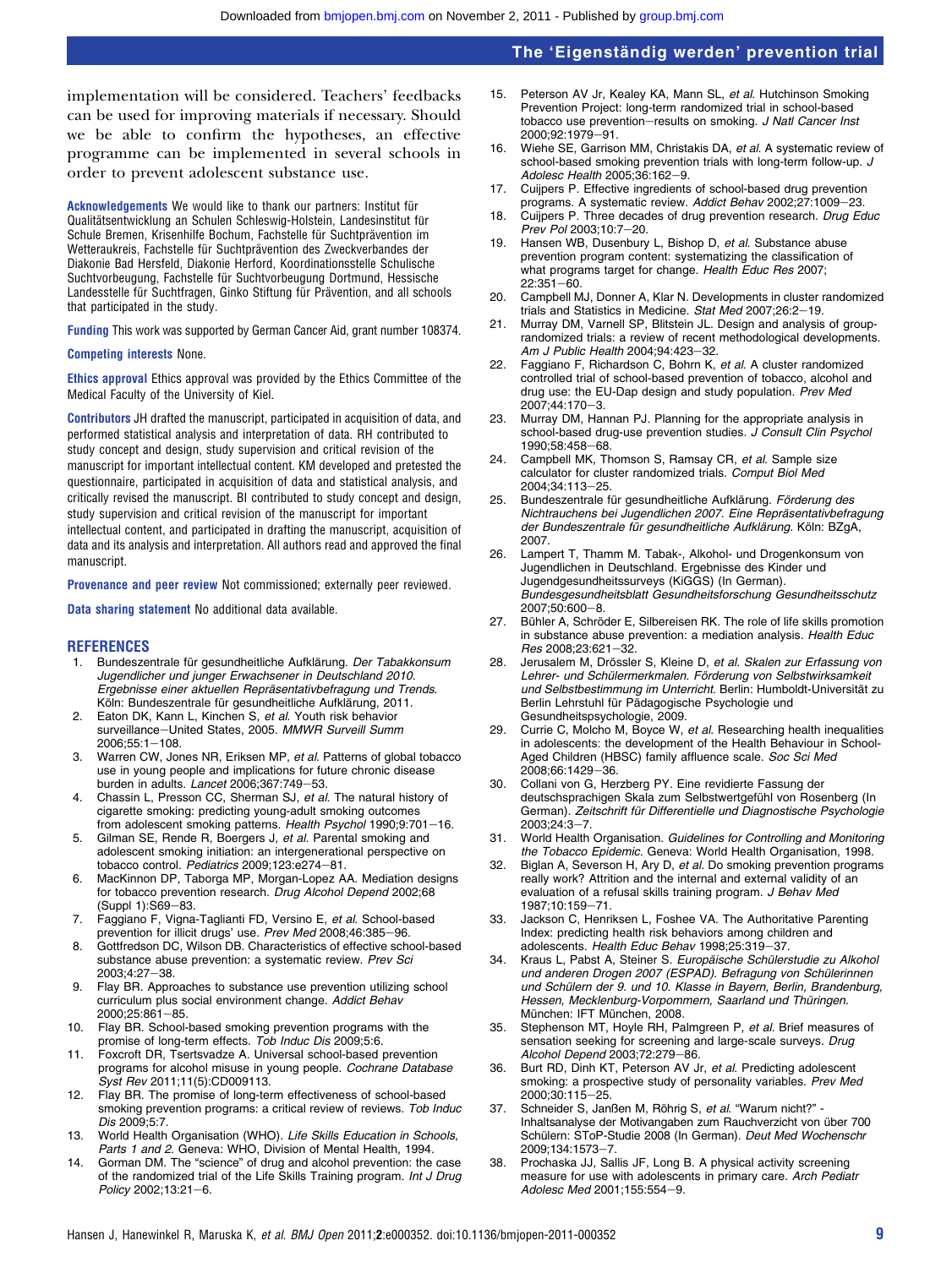- 39. Lukesch H. Fragebogen zur Erfassung von Empathie, Prosozialität, Aggressionsbereitschaft und Aggressivem Verhalten: FEPAA. Göttingen: Hogrefe, 2006.
- 40. Pierce JP, Choi WS, Gilpin EA, et al. Validation of susceptibility as a predictor of which adolescents take up smoking in the United States. Health Psychol 1996;15:355-61.
- 41. Grob A, Smolenski C. Fragebogen zur Erhebung der Emotionsregulation bei Kindern und Jugendlichen: FEEL-KJ. Bern: Huber, 2005.
- 42. Epstein JA, Botvin GJ. Media resistance skills and drug skill refusal techniques: What is their relationship with alcohol use among innercity adolescents? Addict Behav 2008;33:528-37.
- 43. Olweus D. Bully/victim problems among schoolchildren: basic facts and effects of a school-based intervention program. In: Pepler DJ, Rubnin KH, eds. The Development and Treatment of Childhood Aggression. Hillsday, New Jersey: Lawrence Erlbaum Associates,  $1991:411 - 48$
- 44. Solberg ME, Olweus D. Prevalence estimation of school bullying with the olweus bully/victim questionnaire. Aggress Behav 2003;29:239-68.
- 45. Hampel P, Petermann F, Dickow B. SVF-KJ: Stressverarbeitungsfragebogen von Janke und Erdmann, angepasst für Kinder und Jugendliche. Göttingen: Hogrefe, 2001.
- 46. Donaldson SI, Graham JW, Piccinin AM, et al. Resistance-skills training and onset of alcohol use: evidence for beneficial and potentially harmful effects in public schools and in private Catholic schools. Health Psychol 1995;14:291-300.
- 47. Raschke P, Kalke J. Haben Eltern Einfluss auf das Rauchverhalten ihrer Kinder? (In German) Prävention 2005;28:18-21.
- 48. van der Vorst H, Engels RC, Meeus W, et al. The role of alcoholspecific socialization in adolescents' drinking behaviour. Addiction 2005;100:1464-76.
- 49. Galanti MR, Siliquini R, Cuomo L, et al. Testing anonymous link procedures for follow-up of adolescents in a school-based trial: the EU-DAP pilot study. Prev Med 2007:44:174-7.
- 50. Velicer WF, Prochaska JO, Rossi JS, et al. Assessing outcome in smoking cessation studies. Psychol Bull 1992;111:23-41.